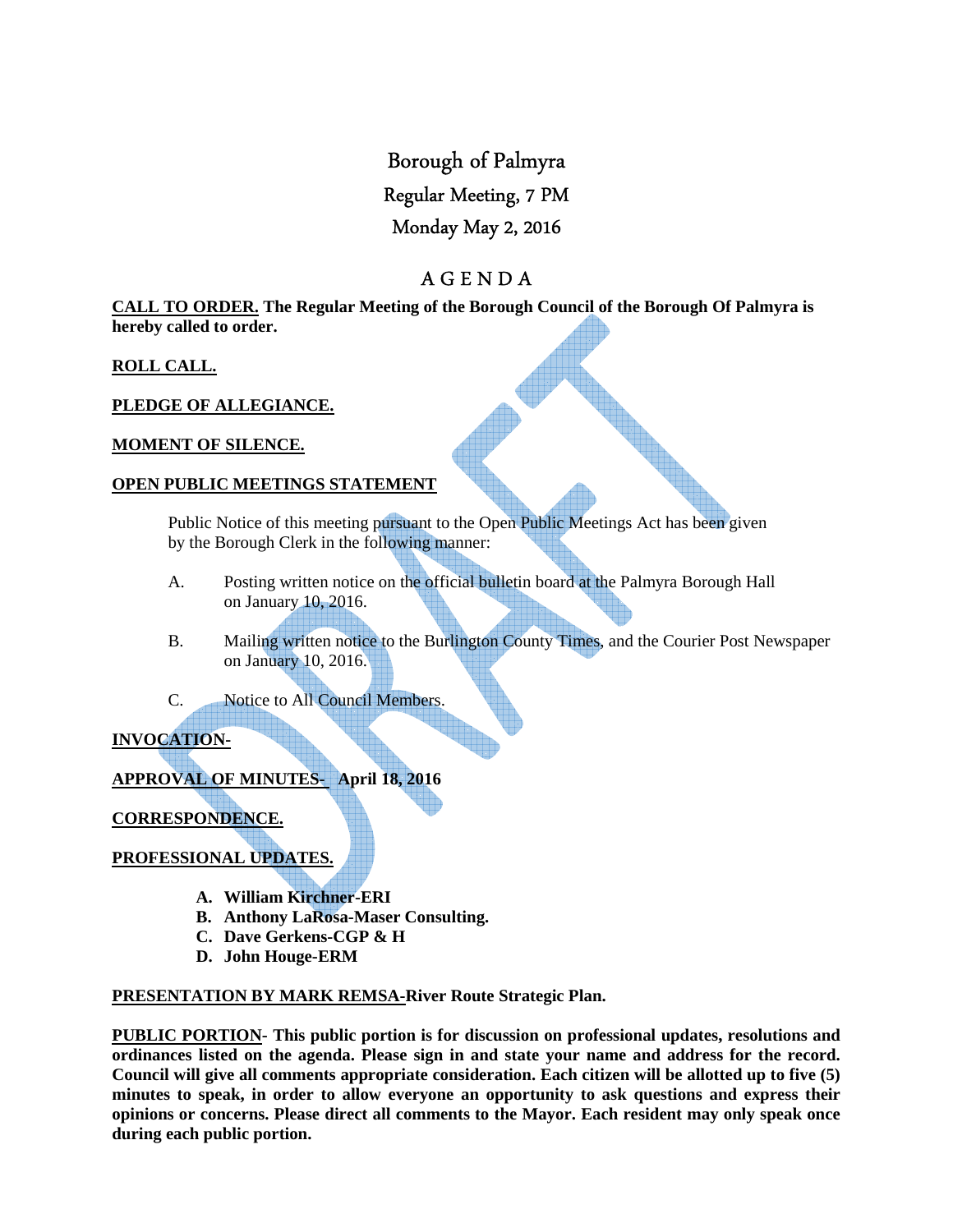#### **COMMUNITY SPOTLIGHT.**

- **A. NJ Conference of Mayors.**
- **B. Palmyra Day.**

**RESOLUTIONS. Consent Agenda- Resolution 2016-128 -Resolution 2016-137 will be enacted as a single motion, if any resolution needs additional discussion it will be removed from the consent agenda and voted on separately.** 

- **A. Resolution 2016-128, Resolution Requesting Approval Of Items Of Revenue And Appropriation N.J.S.A. 40A: 4-87(chapter 159): NJ Recycling Tonnage Grant,**
- **B. Resolution 2016-129, Resolution Requesting Approval Of Items Of Revenue And Appropriation N.J.S.A. 40A: 4-87 (chapter 159): NJ DEP Community forestry Management Plan.**
- **C. Resolution 2016-130, Resolution Of The Mayor And Council Of The Borough Of Palmyra, County Of Burlington Authorizing The Entry Into A Cooperative Pricing Agreement.**
- **D. Resolution 2016-131, Resolution Authorizing Refund Of Interest To F.C. Kerbeck.**
- **E. Resolution 2016-132, Resolution Approving Change Order # 2 To Curb Con Inc. For The South Broad Street And 2015 Road Improvement Program In The Amount Of \$9,094.80 For A Total Contract Price Of \$525,613.72.**
- **F. Resolution 2016-133, Resolution Approving Change Order #1 To Municipal Maintenance For Community Center Emergency Generator Project In The Amount Of \$4,705.00 For A Total Contract Price Of \$177,905.00.**
- **G. Resolution 2016-134, Resolution Extending The Appointment Of Tracy Kilmer As Housing Official For The Borough Of Palmyra Till May 31, 2016.**
- **H. Resolution 2016-135, Resolution Rejecting The Request For Proposal For Housing Inspector Submitted By Community Grants, Planning and Housing.**
- **I. Resolution 2016-136, Resolution Awarding A Contract For The Purchase Of A 2016 Ford Interceptor Pursuant to New Jersey State Approved Contract For The Total Amount Of 33,418.51.**
- **J. Resolution 2016-137, Resolution Of The Borough Council Of Palmyra Authorizing The Sale Of Property No Longer Needed For Public Use On An Online Auction Website.(2003 Ford Expedition).**

#### **DISCUSSION ITEMS.**

- **A. SRO update.**
- **B. West 4th Street update**
- **C. Capital Ordinance.**
- **D. Operating agreements.**
- **E. Broad Street signs.**
- **F. Short Sale (Delaware Ave.)**
- **G. Safe Routes To School.**

#### **ADMINISTRATOR REPORT**

- **A. Tri-boro Vets.**
- **B. Personnel moves.**